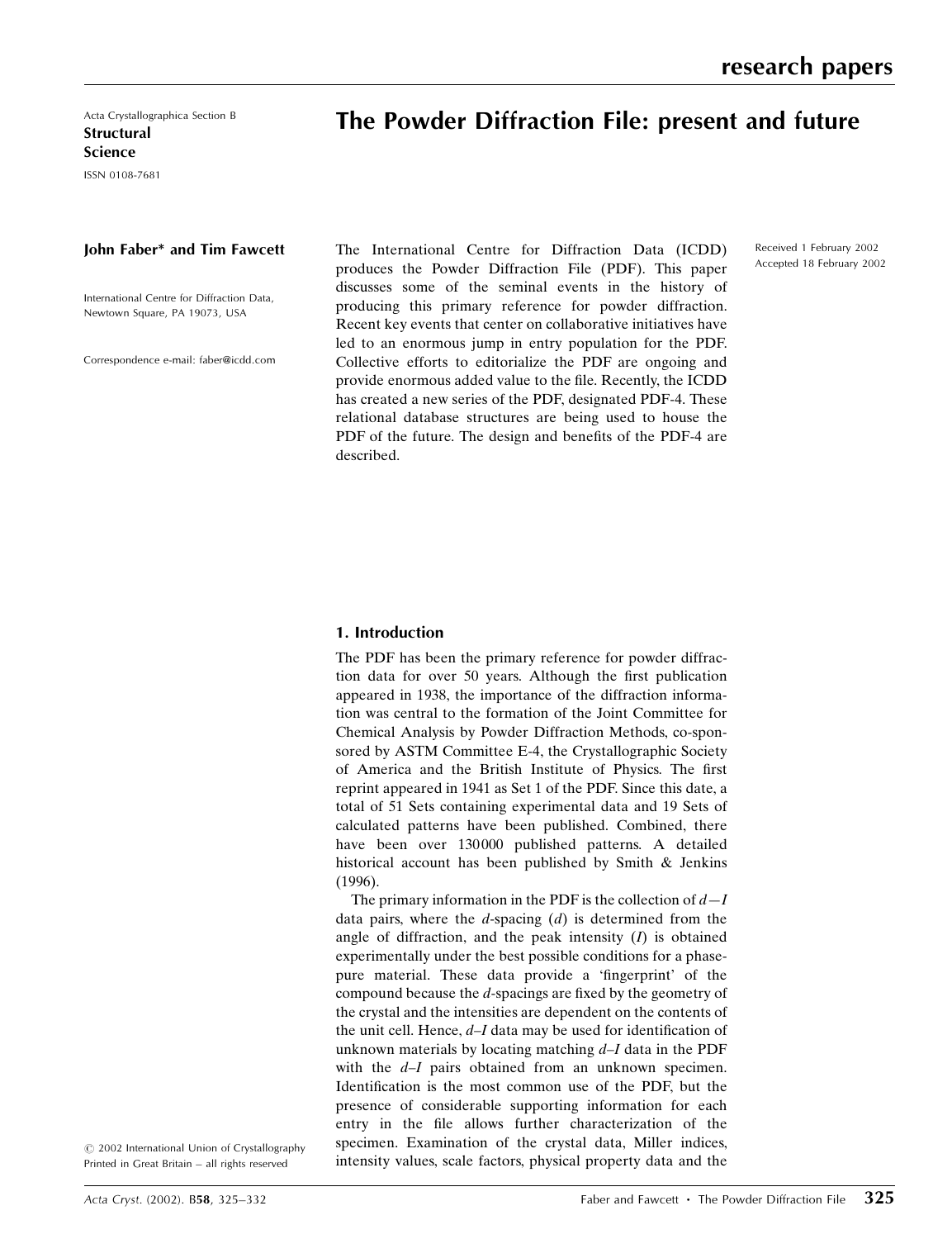comprehensive literature reference data provide extraordinarily useful information concerning the specimen under study.

To meet the needs of the scientific community, the PDF is continually revised and updated with new and improved information. Both improved instrumentation and more sophisticated analyses have led to a need for greater accuracy for the reference information. The task is exceedingly difficult because uncertainties in the experimental reference information and uncertainties in the unknown specimen need to be considered. It is a fitting tribute to the volunteer members of the ICDD that editorial activities have led to a comprehensive collection of powder diffraction data for which the quality of the entries is unmatched by other collections.

In 1978 the ICDD was formed as a not-for-profit corporation and reflected the vision of the founding members that this member-oriented organization should be truly international. The JCPDS held 30 members, whereas the current membership is 321, with the majority of members from outside the United States. The ICDD also began to support development activities, including programs for the improvement of the quality of the diffraction data. This effort is implemented, in part, by sponsoring a Grants-in-Aid (GiA) program. The GiA program is a competitive financial assistance program designed to encourage scientists working on new phases to submit high-quality diffraction data for inclusion in the PDF, and for the production of new patterns of phases of current interest, or preparation of the phases themselves. As a result of these grants, the ICDD receives a continual flux of new and potentially technologically relevant entries into the PDF. The ICDD currently supports 57 GiA research groups in seven countries.

In 1978 the production of 'cards' to depict entries was discontinued, with books and microfiche (although the latter has since been discontinued) as the only hardcopy forms published. The PDF-2 database was published on CD-ROM in 1987, reflecting the pragmatic need for storage media with large capacity mixed with visionary expectations for this new media. CD-ROMs were produced before CD-ROM reader

| SiO <sub>2</sub>                                                                                                    | dÅ               | <b>Int</b>               | hkl        | dÅ               | <b>Tnt</b>                       | hkl        |
|---------------------------------------------------------------------------------------------------------------------|------------------|--------------------------|------------|------------------|----------------------------------|------------|
| <b>Silicon Oxide</b>                                                                                                | 4.2550<br>3.3435 | 16<br>100                | 100<br>101 | 1.1530           | 1                                | 311<br>204 |
|                                                                                                                     | 2.4569           | 9                        | 110        | 1.1407<br>1.1145 | <1<br>$\leq$ 1                   | 303        |
| Quartz, syn                                                                                                         | 2.2815           | 8                        | 102        | 1.0816           | $\overline{2}$                   | 312        |
| Rad. Cu $K\alpha_1$<br>$\lambda$ 1.540598 Filter Ge Mono. d-sp Diff.                                                | 2.2361           | $\overline{\mathbf{4}}$  | 111        | 1.0638           | $\leq$ 1                         | 400        |
| Cut off<br>Int. Diffractometer<br>$M_{cor}$ 3.41                                                                    | 2.1277           | 6                        | 200        | 1.0477           | 1                                | 105        |
| Ref. Kem, A., Eysel, W., Mineralogisch-Petrograph. Inst., Univ. Heidel-<br>berg, Germany, ICDD Grant-in-Aid, (1993) | 1.9799           | $\overline{4}$           | 201        | 1.0438           | <1                               | 401        |
|                                                                                                                     | 1.8180           | 13                       | 112        | 1.0346           | 1                                | 214        |
| S.G. $P3_221(154)$<br>Sys. Hexagonal                                                                                | 1.8017           | $\leq$ 1                 | 003        | 1.0149           | 1                                | 223        |
| $C$ 1.1001<br>$a^{4.91344(4)} b$<br>$c$ 5.40524(8) A                                                                | 1.6717           | $\overline{\mathbf{4}}$  | 202        | 0.9896           | $\leq$ 1                         | 115        |
| Z <sub>3</sub><br>ß<br>$\alpha$<br>mp                                                                               | 1.6592           | $\overline{2}$           | 103        | 0.9872           | <1                               | 313        |
| Ref. Ibid.                                                                                                          | 1.6083           | $\leq$ 1                 | 210        | 0.9783           | <1                               | 304        |
| $D_y$ 2.65<br>$D_m^2$ 2.66<br>SS/FOM F <sub>30</sub> =539(.002,31)                                                  | 1.5415<br>1.4529 | 9<br>$\overline{2}$      | 211        | 0.9762<br>0.9608 | $\leq$                           | 320<br>321 |
|                                                                                                                     | 1.4184           | $\leq$ 1                 | 113<br>300 | 0.9285           | $\leq$ 1<br><1                   | 410        |
| $e\gamma$ 1.553<br>noB 1.544<br>$Sign + 2V$<br>$\mathbf{r}$                                                         |                  |                          |            |                  |                                  |            |
| Ref. Swanson, Fuyat, Natl. Bur. Stand. (U.S.), Circ. 539, 3 24 (1954)                                               | 1.3821           | 6<br>$\overline{7}$      | 212        | 0.9182           | <1                               | 322        |
| <b>Color White</b>                                                                                                  | 1.3750<br>1.3719 | 5                        | 203<br>301 | 0.9161<br>0.9152 | $\overline{2}$<br>$\overline{c}$ | 403<br>411 |
| Integrated intensities. Pattern taken at $23(1)$ C. Low temperature quartz. $2\theta$                               | 1.2879           | $\overline{c}$           | 104        | 0.9089           | $\leq$                           | 224        |
| determination based on profile fit method. O <sub>2</sub> Si type. Quartz group. Silicon                            | 1.2559           | 3                        | 302        | 0.9009           | $\leq$                           | 006        |
| used as internal standard. PSC: hP9. To replace 33-1161. Structure refer-                                           | 1.2283           |                          | 220        | 0.8972           | <1                               | 215        |
| ence: Z. Kristallogr., 198 177 (1992).                                                                              | 1.1998           | 1<br>$\overline{c}$      | 213        | 0.8889           | 1                                | 314        |
|                                                                                                                     | 1.1978           | $\leq$ 1                 | 221        | 0.8814           | <1                               | 106        |
|                                                                                                                     | 1.1840           | $\overline{c}$           | 114        | 0.8782           | <1                               | 412        |
|                                                                                                                     | 1.1802           | $\overline{\phantom{a}}$ | 310        | 0.8598           | $\leq$                           | 305        |
| See following card.                                                                                                 |                  |                          |            |                  |                                  |            |

#### Figure 1

Example of a PDF-2 image for quartz. The star in the upper right corner indicates a pattern of high quality.

326 Faber and Fawcett  $\cdot$  The Powder Diffraction File  $\cdot$  Acta Cryst. (2002). B58, 325-332

standards had been universally adopted. Early distributions of the PDF-2 required readers with proprietary interfaces. This meant that users of the PDF-2 purchased the associated CD-ROM drives with which to read the data.

There are a number of databases available to the X-ray diffraction community. Two of the more complete of these (for inorganic compounds) are the PDF, maintained by the International Centre for Diffraction Data (ICDD), and the Inorganic Crystal Structure Database (ICSD; Belsky et al., 2002), maintained by Fachinformationszentrum (FIZ). While these databases have proven their usefulness in a wide range of applications, there has been little attempt to exploit a combination of these databases. Following an initiative on the part of the ICDD, an agreement has been made between the ICDD and FIZ of Karlsruhe, Germany, that allows mutual use of the PDF and the ICSD databases. Three major advantages have accrued from this cooperation. First, by use of crossreference 'hooks' for each database entry, the user has access to experimental powder data from the PDF and structural information from the ICSD, permitting the full modeling of the experimental pattern. Secondly, the PDF can be supplemented using powder patterns calculated from structural data in the ICSD. Thirdly, the combined efforts of the two different editorial groups can only help to improve the overall content and quality of diffraction data. This paper considers the development and use of multiple databases.

## 2. The ICDD Powder Diffraction File

The PDF is a collection of single-phase X-ray powder diffraction patterns in the form of tables of the interplanar spacings  $(d)$  and relative peak intensities  $I$ (rel) characteristic of the compound. The PDF has been used for almost five decades (Hanawalt, 1983) and the ICDD maintains the PDF by continually adding new and updated diffraction patterns to the collection. In the early 1980s, the ICDD's editorial system was automated to allow detailed reviews to be made of all new patterns entering the PDF. Also, to assure the quality of existing data in the PDF (data added to the file previous to this time), the ICDD initiated a critical review of all numerical data in the PDF for Sets 1-32 (Wong-Ng et al., 1982). This initial review process has now been extended to all data (recent and historical). Currently 2500 such patterns are added each year, comprising approximately 1900 inorganic patterns and 600 organic patterns. There is a continuing effort by the ICDD to ensure that new patterns being added to the PDF contain a significant proportion of phases that represent current needs and trends in industry and research. The master database of powder patterns is continually undergoing revision and updating, but in order to ensure that all database users have the opportunity to work with the same version, a `frozen' version of the master database is produced each year and is supplied as the PDF-2.

The PDF-2 contains a series of individual data sets. Fig. 1 shows the layout of a typical PDF-2 image. As will be seen, each individual data set in the file contains, as a minimum, a list of  $d-I$  pairs, chemical formula, name, a unique identifica-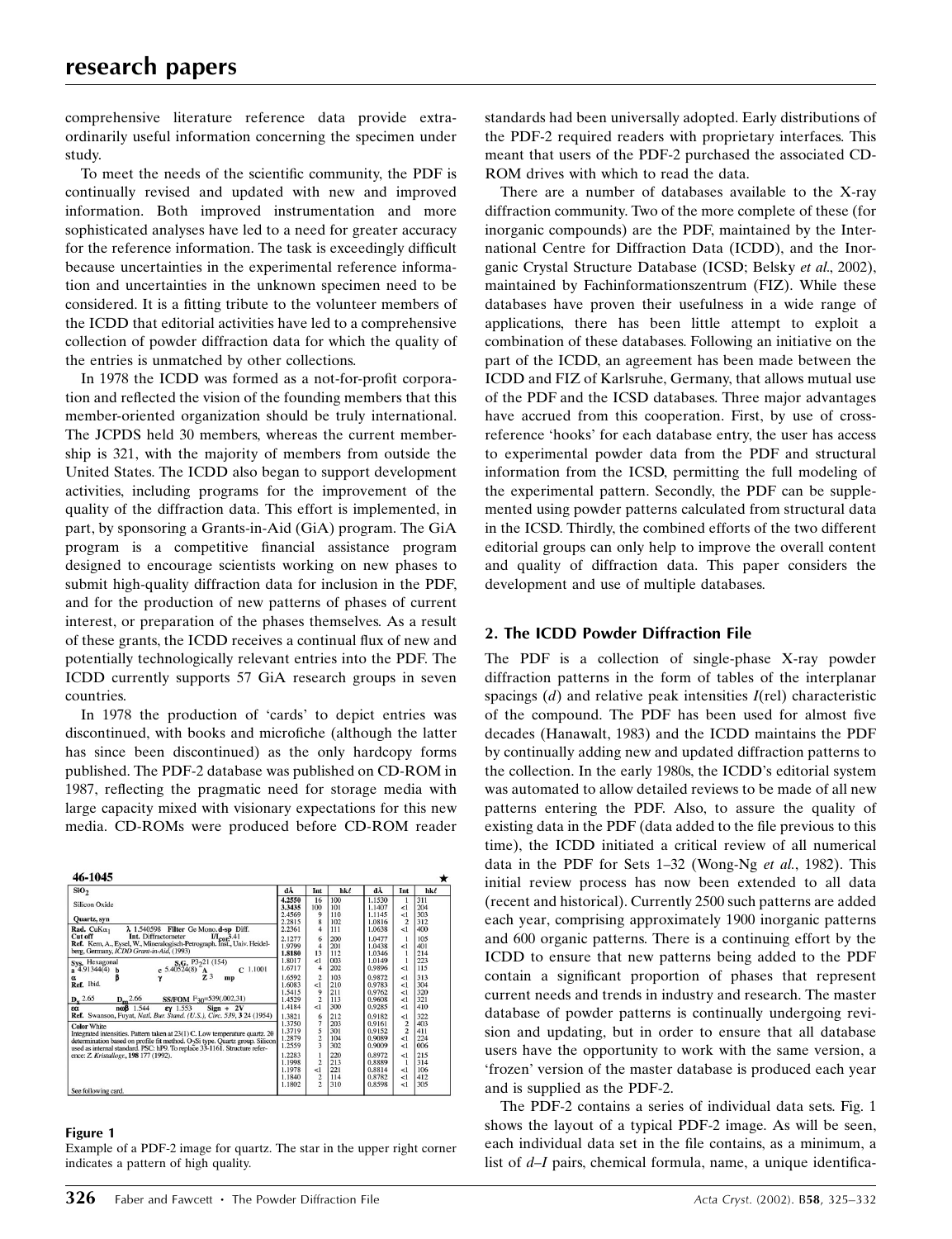### Table 1

Subfiles of the PDF.

Note that Sets 1-47 were issued in August 1997 and Release 2001 was issued in August 2001.

| Subfile            | Entries in Sets 1-47 | Entries in Release 2001 |
|--------------------|----------------------|-------------------------|
| Inorganic          | 47 797               | 114 546                 |
| Organic            | 19 399               | 24 133                  |
| Metals and alloys  | 12 750               | 28 737                  |
| Minerals           | 4404                 | 15817                   |
| Cement             | 381                  | 404                     |
| Common phases      | 3200                 | 3826                    |
| Corrosion products | 14 440               | 60 520                  |
| Detergents         | 2                    | 2                       |
| Dyes and pigments  | 251                  | 330                     |
| Educational        | 1071                 | 1071                    |
| Explosives         | 176                  | 240                     |
| Forensic materials | 3680                 | 3757                    |
| Pharmaceuticals    | 153                  | 1985                    |
| Polymers           | 399                  | 610                     |
| Superconductors    | 1135                 | 2691                    |
| Zeolites           | 898                  | 1764                    |
| Totals in Sets     | 65 907               | 136 895                 |

tion (PDF) number and a reference to the primary source. In addition to this information, supplemental data may be added where available, including: Miller indices for all lines, unit-cell and space-group data, physical constants, experimental details and other comments. Because the number of patterns in the PDF is large, special ways of organizing the  $d$  and  $I$  data into subfiles have been devised; the more important of these subfiles are listed in Table 1. A smaller version of the database, called PDF-1, was produced mainly for search programs on minicomputers with limited disk storage. Up to Set 47, the 65907 patterns of the PDF-2 database require ca 186 Mbytes of storage, and PDF-1 ca 39 Mbytes.

# 3. Other crystallographic databases

As shown in Table 2, there are a number of databases available which record the results of X-ray diffraction work. The majority of these databases are designed and maintained for the single-crystal community rather than for the powder community. Nevertheless, much cross fertilization can and does take place. For example, a number of the patterns in the PDF are calculated from single-crystal data of the type contained in the databases listed in Table 2. As we shall see later, a mutual agreement between ICDD and CCDC will lead to a completely new PDF for organic materials.

# 4. Phase identification by X-ray powder diffraction

Since every crystalline material gives, at least in principle, a unique X-ray diffraction pattern, the study of diffraction patterns from unknown phases offers a powerful means of qualitative identification, by comparing an X-ray pattern from the material to be analyzed with a file of single-phase reference patterns (see e.g. Jenkins & Snyder, 1996). Although the potential for qualitative phase identification was certainly

recognized in the very early days of X-ray diffraction, the first attempts to list reference patterns were not published in detail until the late 1930s (Hanawalt et al., 1938), along with means of archiving and retrieval of patterns. These methods still provide the basis of many search/match methods in use today. All databases require some type of index system to allow access to information contained within the database (even paper products were distributed with a combination of Index plus Search Manual for each of the main subsets of the PDF). A number of manual searching methods have been developed over the last 40 years, based on the three methods in common use today: the Alphabetic method, the Hanawalt method and the Fink method.

The Alphabetical Index is designed to permit a rapid systematic search for all patterns with a specified chemical content. The Hanawalt method involves grouping the patterns in the PDF according to the d value of the 100% intensity line. Each interval is often sorted on the d value of the second most intense line. Subsequent lines are listed in order of decreasing intensity. The Fink system indexes a pattern on its eight largest d-spacing lines and eight separate entries are made using a rotation of d values. Each year an Alphabetical Index and a Hanawalt Search Manual are published. A Fink Search Manual is published at non-regular intervals. Table 3 illustrates the various entry methods employed in the common indexes. It will be seen that the Alphabetic Index is a chemistry-based index using only elemental information. The Hanawalt Index is an intensity driven index since it employs only the strongest lines for searching. The Fink Index, on the other hand, is a d-spacing driven index since it employs mainly the largest d values. There have been numerous attempts to automate the search/matching process completely, resulting in several very successful commercial products (see Jenkins et al., 1979; Snyder et al., 1979; Snyder, 1982), which now permit routine external and internal standard calibration, precision alignment checks, and new levels of accuracy and precision in data collection and analysis. The ICDD has recently introduced a search-index program, PCSIWIN (Faber et al., 2001), that computerizes Alphabetic, Hanawalt and Fink searches as described above.

The ability to recognize a reference pattern in an unknown pattern strongly depends on the quality of the d and I data of both the reference material and the unknown sample. One of the principal problems in the identification of materials by comparison of an experimental pattern with reference patterns is the variability in the quality of the data. The experimental technique used to measure the pattern is one of the first quality indications to a user of a reference database. For Debye–Scherrer camera data, one should assume an error window of  $\Delta 2\theta = 0.1^{\circ}$ , for normal diffractometer data one typically assumes a  $\Delta 2\theta = 0.05^{\circ}$  window, and for internalstandard-corrected diffractometer or Guinier camera data a  $\Delta 2\theta$  window as low as 0.01° may be assumed. The other point to be considered is that although the experimentally measured parameter is generally the  $2\theta$  value, the search/match parameter is invariably the  $d$  value. Unfortunately, the error relationship between  $2\theta$  and d is nonlinear, and the most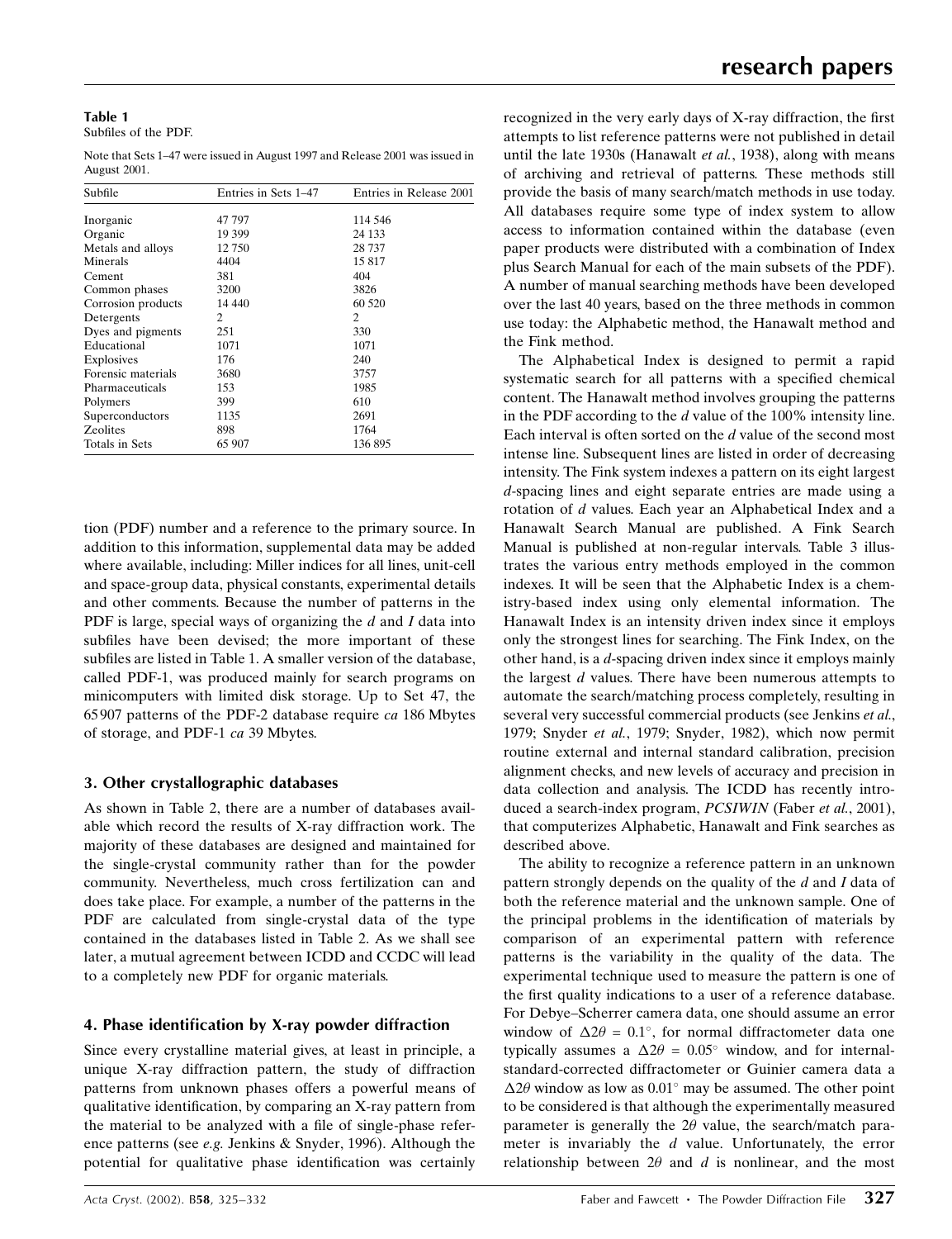# research papers

#### Table 2

Crystallographic databases.

| Name                                        | Content and reference                                                           | Center                                                                                            |
|---------------------------------------------|---------------------------------------------------------------------------------|---------------------------------------------------------------------------------------------------|
| Cambridge Structural Database (CSD)         | Organic and metallo-organic structures (Allen, 2002)                            | CCDC, Cambridge, UK                                                                               |
| Inorganic Crystal Structure Database (ICSD) | Inorganic structures (Belsky et al., 2002)                                      | FIZ, Karlsruhe, Germany                                                                           |
| Metals Data File (CRYSTMET)                 | Metals, intermetallics and alloy structures (White et al., 2002)                | Toth Information Systems, Ottawa, Canada                                                          |
| Nucleic Acid Database (NDB)                 | Nucleic acid structures (Berman et al., 2002)                                   | Rutgers University, USA                                                                           |
| Protein Data Bank (PDB)                     | Macromolecular structures (Berman, 2002)                                        | Research Collaboratory for Structural<br>Bioinformatics (RCSB), Rutgers University,<br><b>USA</b> |
| NIST Crystal Data (CD)                      | Inorganic and organic unit cell data                                            | NIST, Gaithersburg, USA                                                                           |
| Pauling File                                | Non-organic crystalline-state materials (currently metals and<br>binary alloys) | JST, MPDS and RACE                                                                                |

useful lines for phase identification are the low-angle lines, which are also the lines subject to the largest error in d.

As the quality of both reference and experimental patterns improves, the problem of pattern recognition becomes easier. There has been a major effort over the past several years to meet the ever-increasing demand for the higher quality data needed as a result of improved instrumentation and better techniques (Jenkins et al., 1987). The introduction of the computer for data collection, treatment and processing has improved the quality of measured d-spacings, leading to an ongoing need for improvement in the quality of reference patterns. As an example, the modern automated powder



Figure 2 Editorial process employed for the production of calculated X-ray patterns.

diffractometer offers the user the possibility of producing  $d$ spacing accuracies of  $ca$  1 part per 1000 for all but the larger  $d$ values. This quality of data corresponds to an average angular error in  $2\theta$  of 0.01 to 0.03°. Whether the user obtains this quality still depends on the sample preparation and calibration; however, the quality of data in the PDF has improved with time.

Two methods are employed in the PDF to quantify experimental data quality. The first of these is a data quality mark that appears at the top right-hand corner of the card image. A 'Star' quality pattern indicates that the data are of the best quality, with an average absolute  $\Delta 2\theta$  value of  $\leq 0.03^{\circ}$ , all lines in the pattern having been indexed and the intensities measured quantitatively. An `I' quality pattern has been indexed with no more than two lines being unaccounted for, with an average absolute  $\Delta 2\theta$  value of <0.06° and again the intensities having been measured quantitatively. A `C' quality pattern means that the d and I values have been calculated from atomic parameters. In this case,  $2\theta$  is not defined. We should bear in mind, however, that calculated patterns depend upon the lattice parameters that are obtained from experiment. This means that uncertainty between reference patterns and those obtained from experiment will still be seen. An `O' pattern is of low precision, poorly characterized and often has no unit-cell data. The possibility also exists that an `O' pattern might contain a mixture. A `Blank' generally indicates a pattern that does not meet the criteria for a 'Star', an 'I' or a `C'. When no unit-cell data for such a pattern are available, it is impossible to assess the accuracy of individual lines in the pattern. The 'R' quality mark is used for patterns where it is clear that the d values are directly the result of Rietveld refinement of the data. When unit-cell data are available, permitting its computation, the  $F(N)$  figure of merit is also included in the database (Smith & Snyder, 1979).

#### 5. Inclusion of calculated powder patterns in the PDF

The calculation of powder patterns from crystallographic structural data has reached some degree of maturity and a number of software programs are available to perform such calculations (e.g. Clark et al., 1973; Yvon et al., 1977). It has been the ongoing practice of the ICDD to include calculated patterns in the PDF where this was felt to be appropriate. As of Set 47, there were about 3700 calculated patterns in the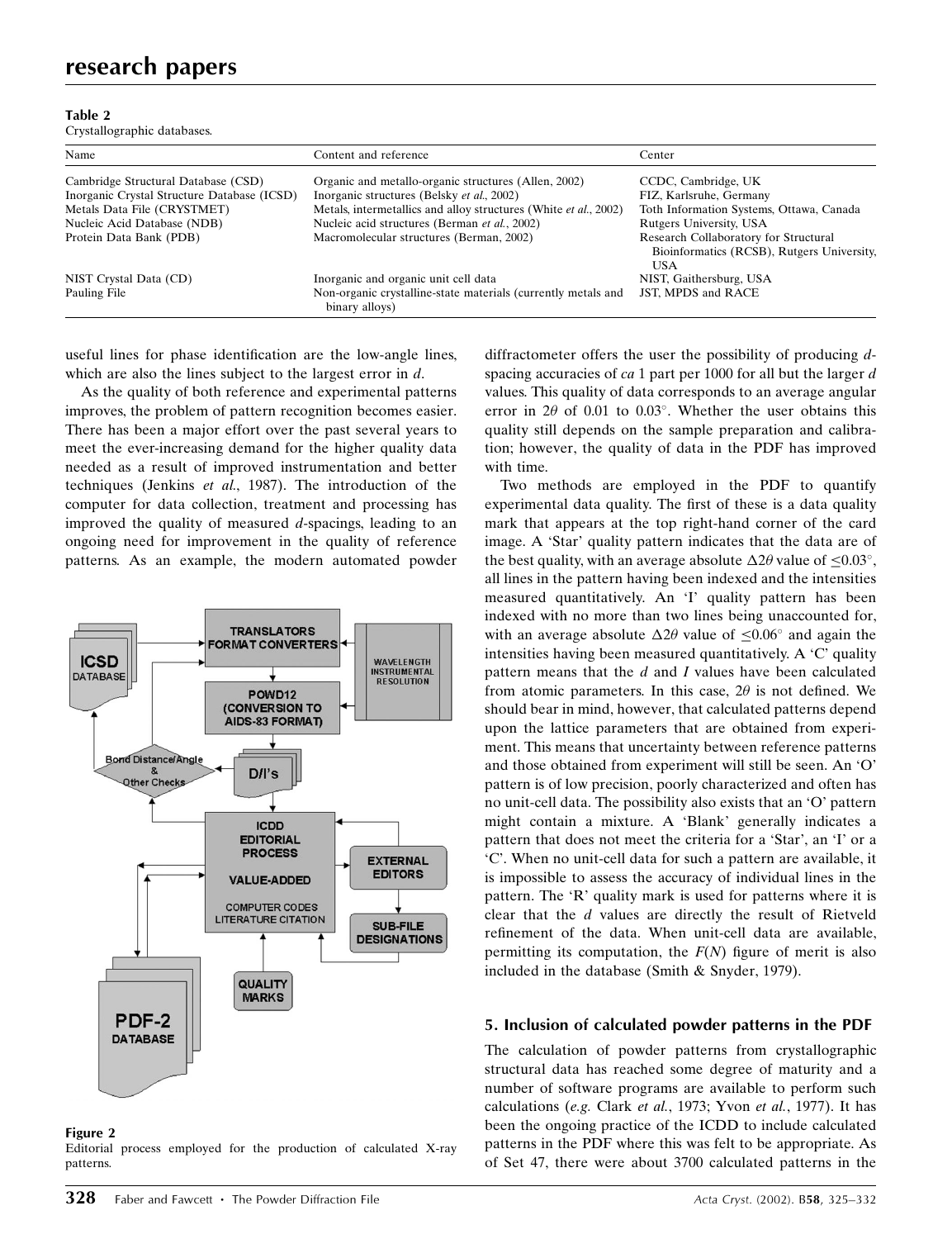Table 3 Types of PDF data searching indices.

| Index                                             | Entry method   | Search parameters                                                                                  |
|---------------------------------------------------|----------------|----------------------------------------------------------------------------------------------------|
| Alphabetic                                        | Chemistry      | Permuted elemental symbols                                                                         |
| Hanawalt                                          | I/d            | Three strongest lines                                                                              |
| Fink                                              | dlI            | First eight longest lines                                                                          |
| EISI (elemental and<br>interplanar spacing index) | Chemistry/ $d$ | Low-/high- $Z$ elements; $d$ -spacing, used in electron<br>diffraction since $I$ values are absent |
| Boolean                                           | Various        | d-spacings, chemistry, strong lines, CODEN, physical<br>properties, functional groups etc.         |

Table 4

Statistics on the calculation of powder patterns from the ICSD database as given in Release 2001.

| Records                                    | Sets 1–47 | Release 1998 | Release 2001 |
|--------------------------------------------|-----------|--------------|--------------|
| Total number of entries                    | 65 907    | 125 342      | 136 896      |
| Number of calculated patterns<br>from ICSD | $\Omega$  | 37 831       | 49 3 84      |
| Number of entries with $I/I$ (cor)         | 5105      | 45 232       | 56 781       |
|                                            |           |              |              |

PDF. The reasons for the inclusion of calculated patterns include the following:

(i) The availability of both experimental and calculated patterns allows evaluation of experimental preferred-orientation problems (McCarthy et al., 1992).

(ii) Experimental and specimen-related effects, such as instrumental resolution and size, strain and defect distortions of the line shapes, may, at times, obscure details in the experimental pattern.

(iii) Experimental data may not be available (Cantrell et al., 1988).

(iv) Simulation of ill-ordered materials is possible (Reynolds, 1989).

(v) To combine data so as to supplement incomplete PDF entries.

The 1998 release of the PDF was enhanced by the addition of approximately 40000 patterns obtained from the ICSD database by calculation. This enhancement does not require that users have an ICSD license: the calculated patterns are a permanent addition to the PDF. All of the new calculated patterns will have passed through the preliminary editorial process. However, they will not have passed through the complete editorial process as would happen with all calculated patterns in the PDF before Set 48. In order to identify those patterns that have only partially completed the full editorial review, they are given either a 'MAP' (modeled additional pattern) or a 'MIP' (modeled in process) subfile mark. There is an ongoing, but time-consuming project to pass all calculated patterns through the full editorial review process, after which stage a 'MAP' pattern will have a subfile code assigned. An overall scheme of the editorial process for calculated patterns is given in Fig. 2.

The very existence of the ICDD is the result of the diffraction community's requirement for experimental patterns for phase identification. Because of the many specimen and instrumental related distortions of a powder pattern, phase identification will often fail without an edited,

high-quality experimental database showing patterns as they have actually been observed. The existence of the comprehensive collection of inorganic crystal structure information contained in the ICSD permits the creation of a supplemental set of calculated patterns that can aid and extend the ability to identify materials and extract the full amount of information contained in the diffraction

pattern of a specimen. In addition to the potential enhancements to phase identification strategies, there is an immediate benefit of adding about 20000 calculated patterns for phases that are not represented by experimental patterns in the PDF. While it is true that these new phases may differ significantly from experimental patterns, the presence of these calculated patterns clearly enhances the PDF.

Traditionally, the ICDD has employed a logical numbering process for giving each PDF pattern a unique number. This is done by subtracting 1950 from the year of a given annual update then adding a further 4 digits from 0001 to 2500. For example, the first pattern in the 1997 update is 47-0001 and the 2500th is 47–2500. In order to retain this system, the ICDD has



Figure 3

Example of powder patterns for corundum, calculated as X-ray data and neutron data.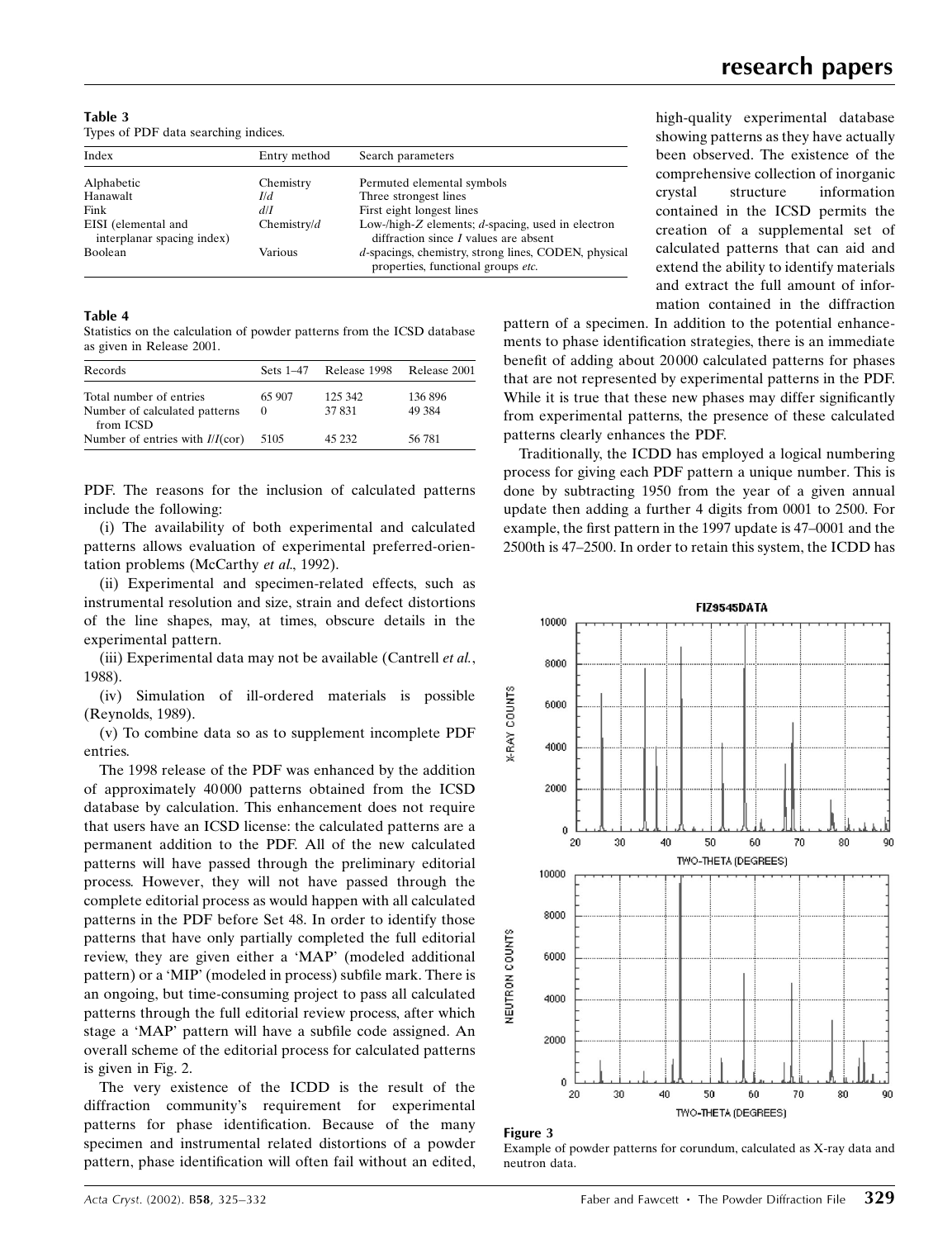### Table 5

Comparison of PDF-2 and PDF-4 database structures.

|                                  | PDF-2                                                                   | PDF-4                                            |
|----------------------------------|-------------------------------------------------------------------------|--------------------------------------------------|
| File format                      | ASC-II, 80 character records                                            | Binary, encrypted                                |
| Entry format                     | Variable-length record sets                                             | Fields and entries in tables                     |
| Entry expansion                  | Additional record sets                                                  | Additional entries                               |
| Accommodation of new information | Limited by format of record set, fixed                                  | Additional fields and tables easily added        |
| Indexing                         | Either bit-mapped or vector-mapped indexes for searchable<br>quantities | Indexing is attached to the table structures     |
| Indexing location                | Built and located outside the database                                  | Automatically rebuilt as table structures evolve |
| Security                         | Inherently none                                                         | Many security measures can be implemented        |

allocated all calculated `MAP' patterns a unique number of the form  $70-xxxx$ , in which xxxx will vary from 0001 to 2500. When 70–2500 is reached, the next pattern is given the number 71-0001 etc.

One of the advantages to be gained by the use of calculated patterns is that it is, in principle, not difficult to calculate a powder pattern as if it had been recorded with different sources. These include the digitized trace PDF-3, neutron diffraction, electron diffraction, plus any wavelength for X-ray data. As an example, Fig. 3 shows powder patterns calculated for corundum, assuming first X-ray data and second neutron data. As can be seen, there are enormous differences in the scattering contrast for X-rays and neutrons. In the neutron case, the O atoms are the `heavy-atom scatterer'. In addition, one can calculate derived data, such as the  $I/I$ (cor) value (Hubbard et al., 1976). As shown in Table 4, as of Release 2001, there are about  $57000$  data sets with  $I/I$ (cor) data included.

The enhanced database will follow the same format as the previous PDF-2 database. Table 4 shows what the combination database contains. It is anticipated that this product will be distributed, in the short term, using conventional CD-ROM technology. However, the maximum capacity of the CD-ROM is fast being approached and we are now exploring the feasibility of alternative distribution media, particularly DVD technology.

## 6. The role of fully digitized powder patterns (PDF-3)

The ICDD has been archiving fully digitized raw data sets, PDF-3, for a number of years. The availability of the trace of the original experimental data can often give useful background information for the editorial process. In addition, a new strategy has recently been introduced (Smith et al., 1988; Caussin et al., 1988) which has dramatically improved the success rate of the search/match process. This strategy is based on searching the whole observed pattern with its background, not just the  $d-I$  list, and on adding candidate phases together to compose, rather than decompose, an observed multi-phase pattern.

While the availability of such raw data is clearly useful, there are a number of problems in attempting to provide a user version that is reasonably accurate and reasonably complete. The main problem in ensuring the accuracy and precision of raw data is the proliferation of instrument types in

use today. Since one would wish to compare their data set with someone else's data set, an independent means of calibration is required that would allow reduction of all data sets to a common base. Following extensive round robin tests (Schreiner et al., 1992; Valvoda et al., 1995) to quantify the problem, the ICDD has developed a procedure whereby all individual data sets are related to a data set taken on NIST SRM 1976 (Cline et al., 1992). The second major problem is in compiling a database that is reasonably complete. The PDF-2 started in the mid 1940s and it has taken more than 50 years to accumulate the current number of phases. Until very recently, virtually none of these reduced patterns had archived original scans. Up to this point, the ICDD has concentrated its efforts to accumulate fully digitized patterns for those compounds where line shapes are invaluable in the identification process, e.g. clays, polymers etc. With the potential to produce full patterns via the pattern calculation process, the number of potential PDF-3 patterns increases dramatically.

# 7. Database structures

The traditional method for the storage of data is to reduce the experimental pattern to a table of  $d-I$  values, often referred to as a reduced pattern because the process of data treatment reduces the large volume of data in the raw scan to a concise digital form. Unfortunately, during the data reduction process, much information concerning the line shape and intensity distribution is lost. Although it may be more useful in some cases to utilize the full diffractogram, until recently storage limitations have inhibited the development of a pattern reference file of fully digitized patterns. Whether the pattern is a complete digitized pattern or a reduced pattern, in either case it is necessary to archive the data in a convenient form. The first effort to computerize the PDF dates back to the early 1970s and at that time the (then) National Bureau of Standards (NBS) developed a flexible and versatile data editing, checking and archiving program, which in its latest execution is called NBS\*AIDS83 (Mighell et al., 1981). Over the past 20 years, the NBS\*AIDS83 program has become the backbone of the ICDD in-house editorial process. More recently, an initiative on the part of the IUCr has resulted in the acceptance of a general-purpose data transfer format, the CIF (Hall et al., 1991). This format was based on the Self-Defining Text Archive and Retrieval (STAR) method suggested by Hall (1991). Programs have now been developed by the ICDD for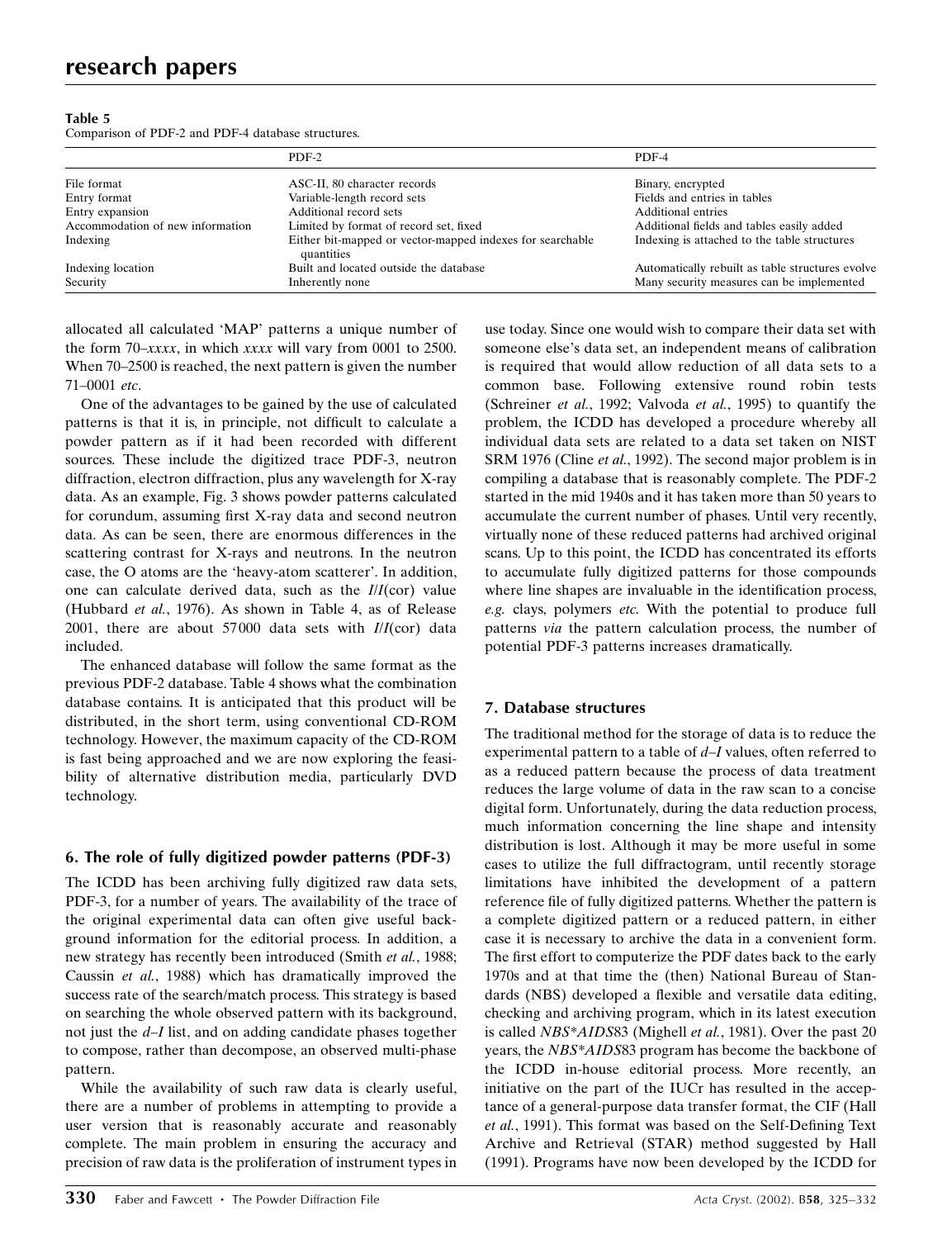Table 6 Current production activity for PDF-4.

| Product designation              | Number of entries | Release date    |
|----------------------------------|-------------------|-----------------|
| PDF-4/Metals and Alloys RDB      | 24 096            | October 2000    |
| PDF-4/Minerals RDB               | 14 600            | August 2001     |
| PDF-4/Metals And Alloys 2001 RDB | 28 700            | October 2001    |
| PDF-4/Full File 2002 RDB         | 136 000           | Spring 2002     |
| PDF-4/Organic 2002 RDB           | 150 000           | Late fall, 2002 |
|                                  |                   |                 |

transfer from AIDS to CIF format and vice versa. In the 1980s there was a similar initiative on the part of the molecular spectroscopy community to provide an archival system for fully digitized spectra. This system was called JCAMP (McDonald & Wilks, 1988) and, in a slightly revised form, was used for a number of years by the ICDD for the archiving of PDF-3 data. More recently, the PDF-3 data have been converted to CIF-STAR. Thus, over the past several years, the CIF-STAR format has become the archival database format of choice for the ICDD.

#### 8. New relational database (RDB) structures (PDF-4)

The ICDD is transitioning to relational database (RDB) structures to house the PDF; these are designated PDF-4. Perhaps the best way to understand the need for RDBs is to discuss the limitations of the flat-file structure defined by the PDF-2 (using the NBS\*AIDS83 format). In Table 5 we show a comparison of database features for PDF-2 and PDF-4. From Table 5 we can see several important advantages for PDF-4 RDBs. The RDBs are easily extensible as new data records are appended to the database. The index structures are located within the tables resident in the RDB. As such, the index files are rebuilt on-the-fly. This means that as records are edited or appended, the index files are automatically generated. New properties can be easily appended in the RDB since this operation corresponds to appending new fields to existing or new tables. RDBs are typically housed within commercial software containers and this means that dependencies between software houses and database organizations are

increased. However, perhaps the most exciting development for PDF-4 RDBs is that this represents a first step towards an ability to perform total pattern analyses and continues the technical evolution of the PDF from handwritten files to searchable databases.

To illustrate this more clearly, Fig. 4 shows a fully digitized diffraction pattern synthesized on-the-fly from the PDF-4/ Organic RDB. The PDF entry is defined as 57–2056 and the corresponding structural data can be found in the Cambridge Structural Database (CSD), using reference code CUASPR. Although not illustrated in Fig. 4, settings options are present to account for particle size and strain effects. The extension of these ideas to account for preferred orientation and texture is straightforward. At this stage, the PDF-4 supplies peak intensities and d-spacings as a starting point, and also displays the total pattern. All of this taken together [along with  $I/I(cor)$ ] discussed above] sets the stage for total pattern analysis including, among others: phase identification; quantitative phase analysis; anisotropic size and strain information; preferred orientation; crystallinity.

The ICDD and the Cambridge Crystallographic Data Centre (CCDC) have reached an agreement to produce a new organic database, designated PDF-4/Organic 2002. Scheduled for release in November 2002, this database will contain 150000 entries, 25000 experimental patterns, and 125000 calculated patterns from the CSD, with cross references between the calculated patterns in the PDF-4/Organic database and the CSD. This database will provide  $I/I$ (cor) and fully digitized powder patterns for approximately 130000 entries. Display of two-dimensional structures for almost all entries is also provided.

To summarize this transition from PDF-2 to PDF-4 RDBs, the current production activity for PDF-4 is illustrated in Table 6.

#### 9. Use of multiple databases

A major benefit to be gained by the simultaneous use of multiple databases, and the one which potentially has the



#### Figure 4

Example of an on-the-fly calculated powder pattern for  $copper(II)$ acetylsalicylate copper(II) aspirinate. An inset shows the two-dimensional structure of this entry in the PDF-4/Organic RDB. The crossreferenced CSD reference code for the entry is CUASPR.



Figure 5

Example of use of pointers between different databases.